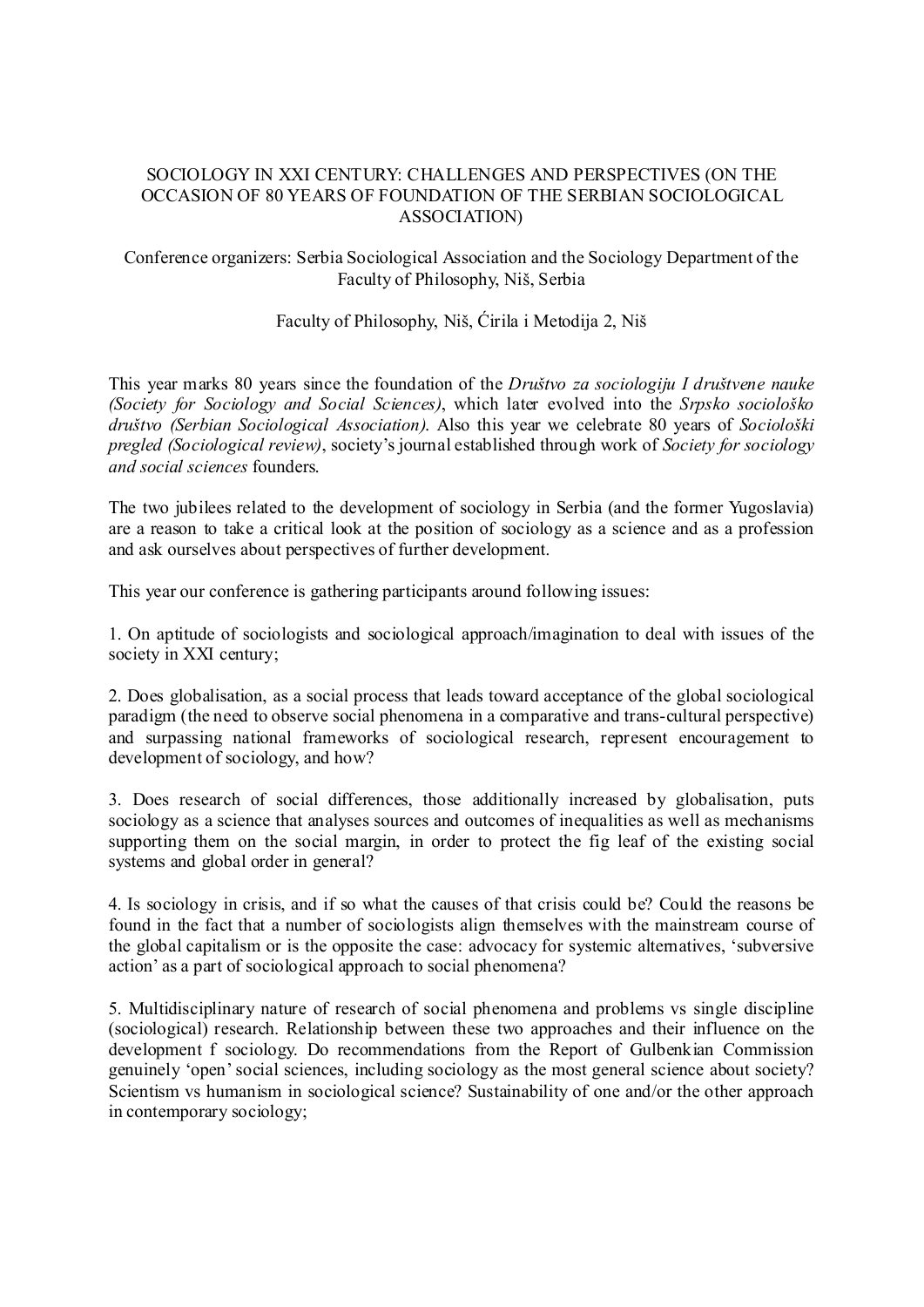6. Theoretical and methodological pluralism in XXI century sociology: an advantage or limitation of contemporary sociology;

7. Does the latest variation of neoliberalism – *globalism* – expressed also through a flexible work place, demand for people to engage in several jobs in order to have a life of 'better' (material) quality, contributed to a decline in a critical stance against the system, guiding sociologists towards opportunist and conformist acceptance of such a state of affairs?

8. Why is there in Serbia (and in the world) a crisis of some sociological disciplines while other are simply thriving? On the origin of new sociological disciplines;

9. What is the research practice of sociology? Fundamental and applied research in sociology. On conjuncture of sociological research;

10. Significance of sociological 'across the border' connectivity and possibilities of *area study* approach in the spaces of the former Yugoslavia/Balkans/southwestern Europe?

11. Is scientific/professional organising of sociologists through *Serbian Sociological Association* sufficient in order to protect the interests of the profession or some other and more effective means of resistance to marginalisation of the profession (e.g. a syndicate) is required?

The above listed topics are only a selection of broader spectrum of questions facing sociological community in need of answers. However, we welcome other topics, questions and areas that interested participants consider important and in need of critical evaluation – be it scientifically or professionally. **We welcome all contributions, empirical and theoretical alike.**

#### **Important dates:**

**1 September 2018:** abstract submission deadline (title, summary of up to 200 words and up to 5 keywords in English, Serbian or Russian language. Participants from the former Yugoslav republics can submit papers in their own languages with English or Russian translation).

**15 September 2018:** information about paper acceptance.

Conference day, **November 10** (November 11 as well, depending on the number of accepted papers)

**31 December 2018:** submission of the final version of the paper, the *guidelines* will be issued to all whose papers are accepted for presentation.

The work will be organized in sections depending on the number structure of topics and participants.